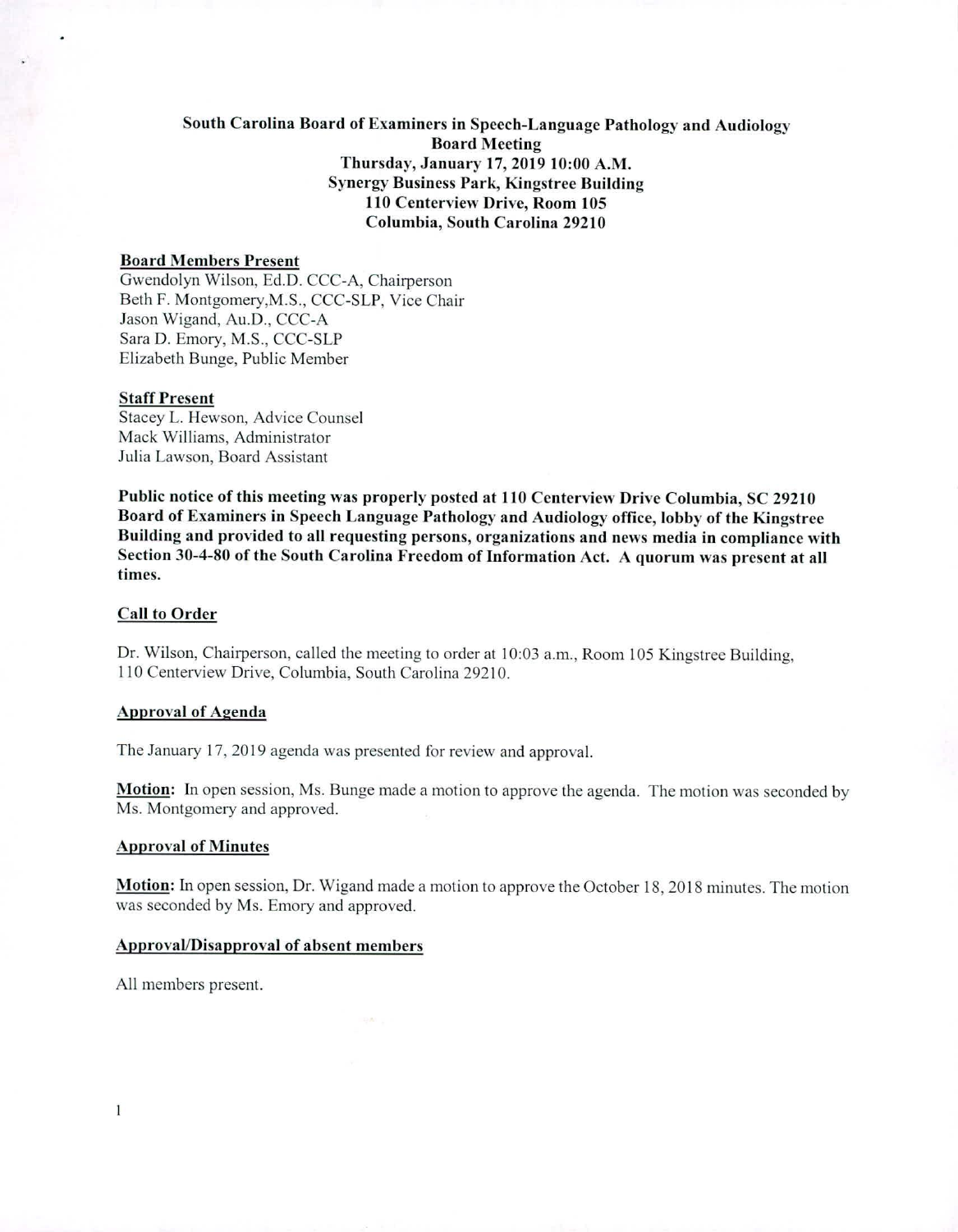### **New Business**

**OIE Report-** Mr. Hinson, Office of Investigations and Enforcement, presented the OIE Report. Quarterly statistics for the first quarter. No new information. The Board accepted the OIE report as information.

**IRC Report-** Mr. Hinson, Office of Investigations and Enforcement, presented the IRC Report. There are three (3) cases, one (1) dismissal, and two (2) formal complaints.

Ms. Emory recused herself from case 2018-8.

Motion-In open session, Dr. Wigand made a motion to accept the IRC recommendations of dismissals for cases 2018-8. The motion was seconded by Ms. Bunge and approved.

Ms. Emory rejoined the meeting.

**Motion-** In open session, Ms. Bunge made a motion to accept the IRC recommendations for formal complaint case numbers 2018-2 and 2018-10. The motion was seconded by Ms. Montgomery and approved.

**Office of Disciplinary Counsel (ODC) Report:** Ms. Baldwin, Esq., Office of Disciplinary Council, presented the ODC report; there are four (4) pending cases. The Board accepted the ODC report as information.

**Financial Report:** Mr. Williams reviewed the finance report. The Board accepted the finance report as information.

Renewals: Mr. Williams updated the Board on renewals.

**Ethics Commission:** Mr. Williams reminded the Board to file with the Ethics by the deadline of March 30, 2019.

### **Application Hearings:**

## **Renewal Applications**

**Tracy Gillette: The purpose** of this hearing was to determine whether Ms. Gillette's license should be renewed to practice as a speech language pathologist in South Carolina. Ms. Gillette did not appear before the Board and was not represented by legal counsel.

**Motion:** In open session, Ms. Bunge made a motion to go into executive session to receive legal advice regarding renewal application. The motion was seconded by Dr. Wigand and approved.

**Executive Session:** No votes were taken during executive session [10:31 a.m. - 11:09 a.m.]

**Motion:** Ms. Bunge made a motion to come out of executive session. The motion was seconded by Dr. Wigand and approved.

**Motion:** Ms. Bunge made a motion to suspend Ms. Gillette license with conditions. The motion was seconded by Ms. Montgomery and approved.